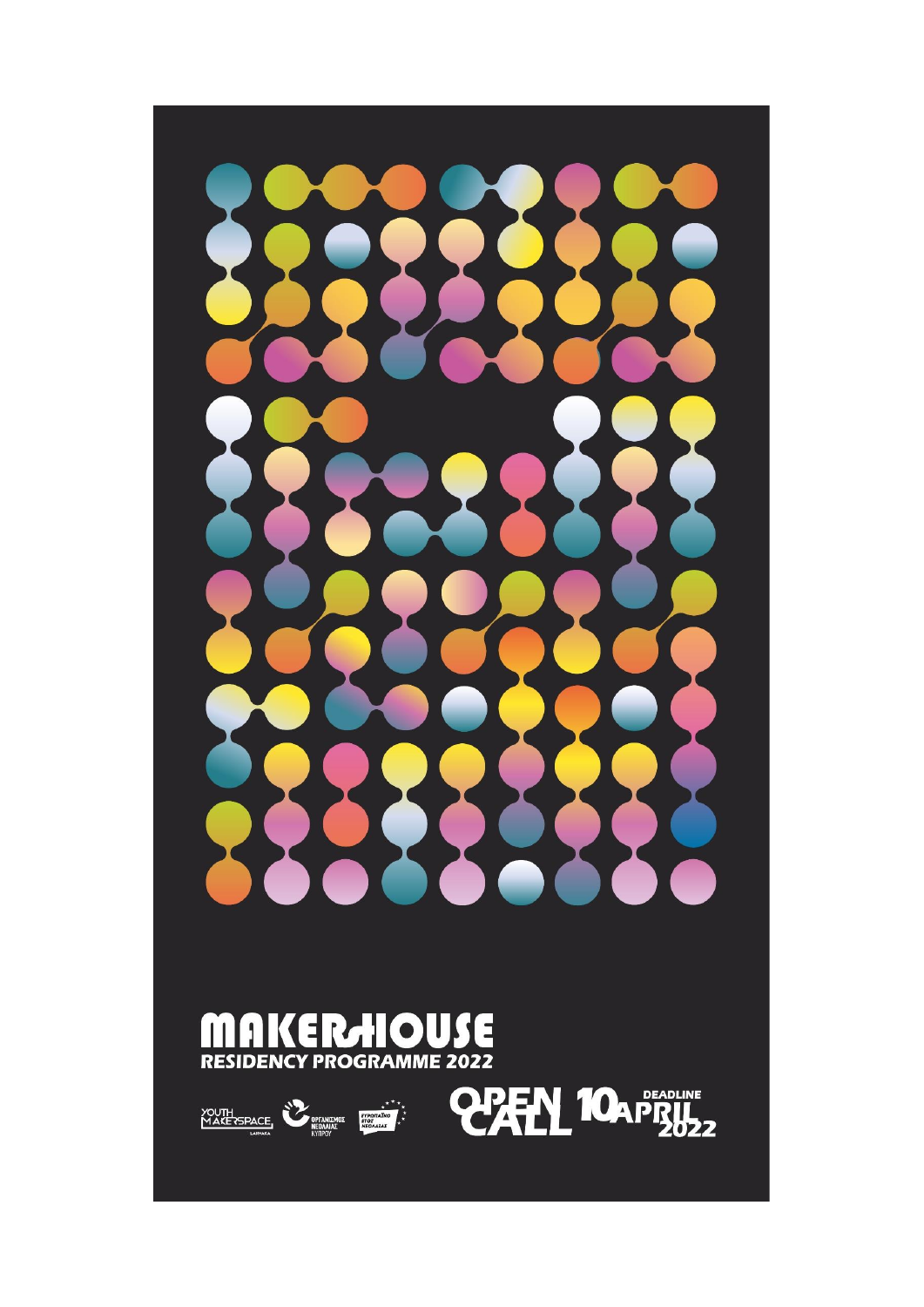# **PROPOSAL APPLICATION**

## **IDEA DESCRIPTION AND IMPLEMENTATION METHODOLOGY**

#### **1. Residency idea description:** *(Maximum words: 1000)*

*Describe the purpose of the idea, the implementation plan and the implementation methodology with particular emphasis on the construction and presentation methods. Please, also mention the workshops and/or rooms of the Youth Makerspace that might be used during the residency and the additional equipment you may need.*

*See our space and equipment here:* **<https://makerspace.onek.org.cy/eksoplismos/>**

**2. Expected results, social and technological impact of the activity:**  *(Maximum words: 500)*

**Describe the expected social and technological impact of your idea – activity with** *emphasis on the youth. Also note the expected results.*

**3. Residency Visual Material:** *(Maximum pages: 3)*

*Please attach 2-5 photos/sketches/diagrams related to the description of your proposal.*

**4. Final Presentation of Residency:** *(Maximum words: 500)*

*Describe the final presentation of the Residency giving a title to the presentation and the character it will have (e.g. Music Performance, Art Exhibition, Workshop, Event, etc.) as well as its duration.*

### **CURRICULUM VITAE OF INDIVIDUAL OR TEAM MEMBER**

**1. Description of the individual/team member** *(Maximum words: 500 per person)*

*In addition to the description, please attach a short CV for each person/team member who will participate in the Residency. Attach your complete CV at the end of this application.*

#### **2. Role of each team member** *(Maximum words: 500)*

*To be completed in case of a group residency. Define and explain the role of each member in the team and in the implementation of the idea.*